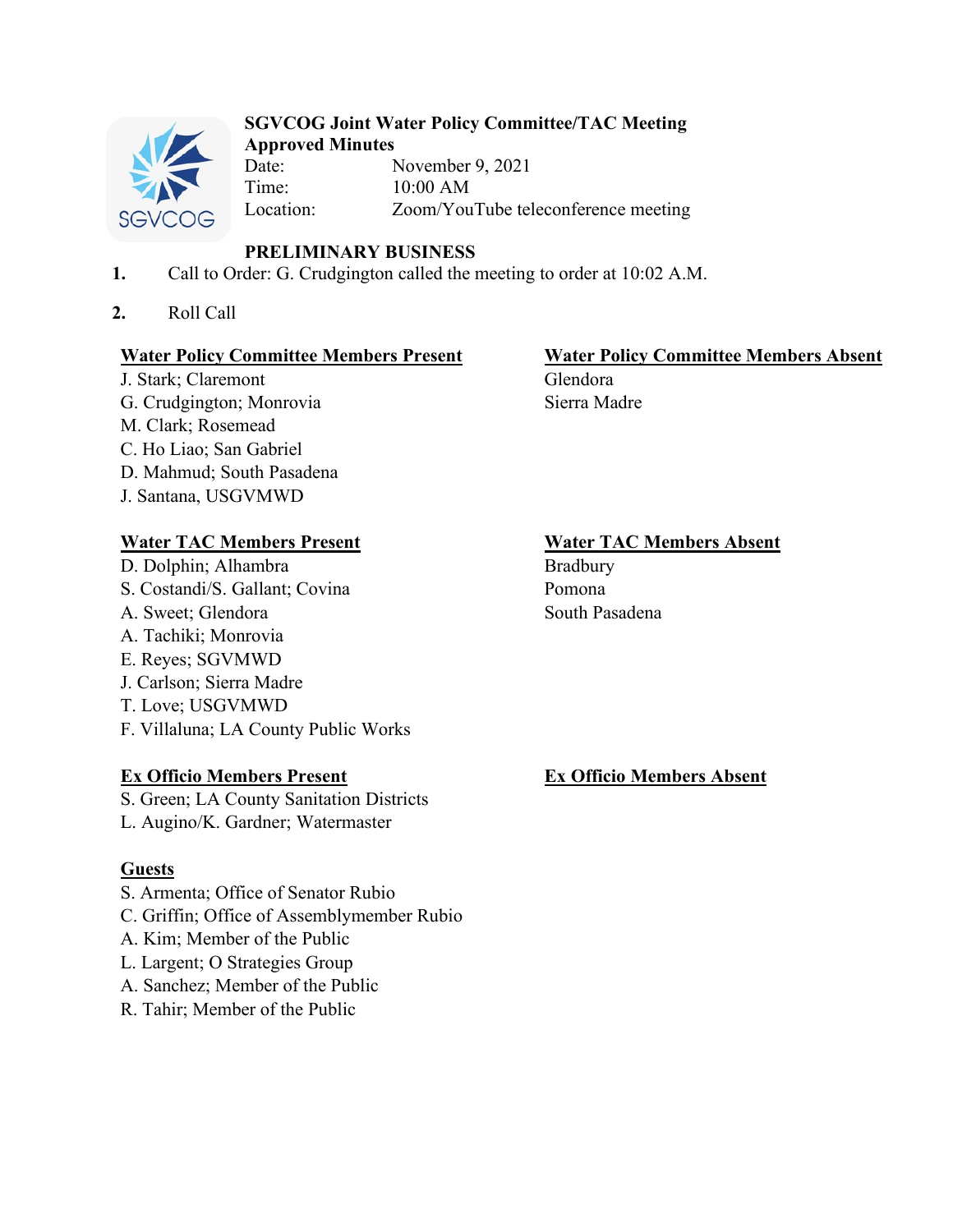## **SGVCOG Staff**

C. Sims

- B. Logasa
- P. Hubler
- **3.** Public Comment
	- R. Tajir shared his thoughts and feedback on wet weather bacteria TMDL exemptions, stating that San Gabriel Valley permittees are exempt from compliance with the wet weather bacteria TMDL. Additionally, R. Tahir told the committee that a requirement of a second report and posting of permittee compliance on a WMP group website was not formally included in the MS4 Permit. R. Tahir also shared that while the biotic ligand model may be a promising alternative to federally mandate California Toxics Rule requirements, the Regional Board has already gone on record saying that biotic ligand model criteria can be more stringent than CTR is certain cases, while in other cases, CTR is the more stringent option. R. Tahir's full written public comment can be found by [clicking here.](https://drive.google.com/file/d/1Cfxkam2LcgmYe8lLxwmY2j9u20A9gFpo/view?usp=sharing)
- **4.** Changes to Agenda Order. No changes to agenda order.

## **CONSENT CALENDAR**

- **5.** Water Committee/TAC September Meeting Minutes
- **6.** Water TAC Special Meeting Minutes
- **7.** Adoption of Resolution 21-01-WC Enabling the Water Policy Committee and Water Technical Advisory Committee (TAC) to Continue Holding Meetings via Teleconferencing

#### **There was a motion to approve the Consent Calendar items. (M/S: D. Mahmud/J. Stark)**

|                 | <b>INIO LIUN LADDED</b>                                                 |
|-----------------|-------------------------------------------------------------------------|
| <b>AYES:</b>    | Committee – Claremont; Monrovia; Rosemead; San Gabriel; South Pasadena, |
|                 | <b>USGVMWD</b>                                                          |
|                 | TAC – Alhambra; Covina; Monrovia; Sierra Madre; South Pasadena, SGVMWD, |
|                 | <b>USGVMWD</b> ; LA County Public Works                                 |
| <b>NOES:</b>    |                                                                         |
| <b>ABSTAIN:</b> |                                                                         |
| <b>NO VOTE</b>  | TAC – Bradbury; Covina; Glendora; SGVMWD                                |
| <b>GIVEN:</b>   |                                                                         |
| <b>ABSENT:</b>  | Committee – Glendora; Sierra Madre                                      |
|                 | TAC - Bradbury; Pomona; South Pasadena                                  |

**[MOTION PASSED]**

### **DISCUSSION ITEMS**

**8.** Update to 2022 Legislative Platform

*Recommended Action: Approve the revised 2022 legislative platform pertaining to water policy for consideration by the Governing Board and intended to guide SGVCOG*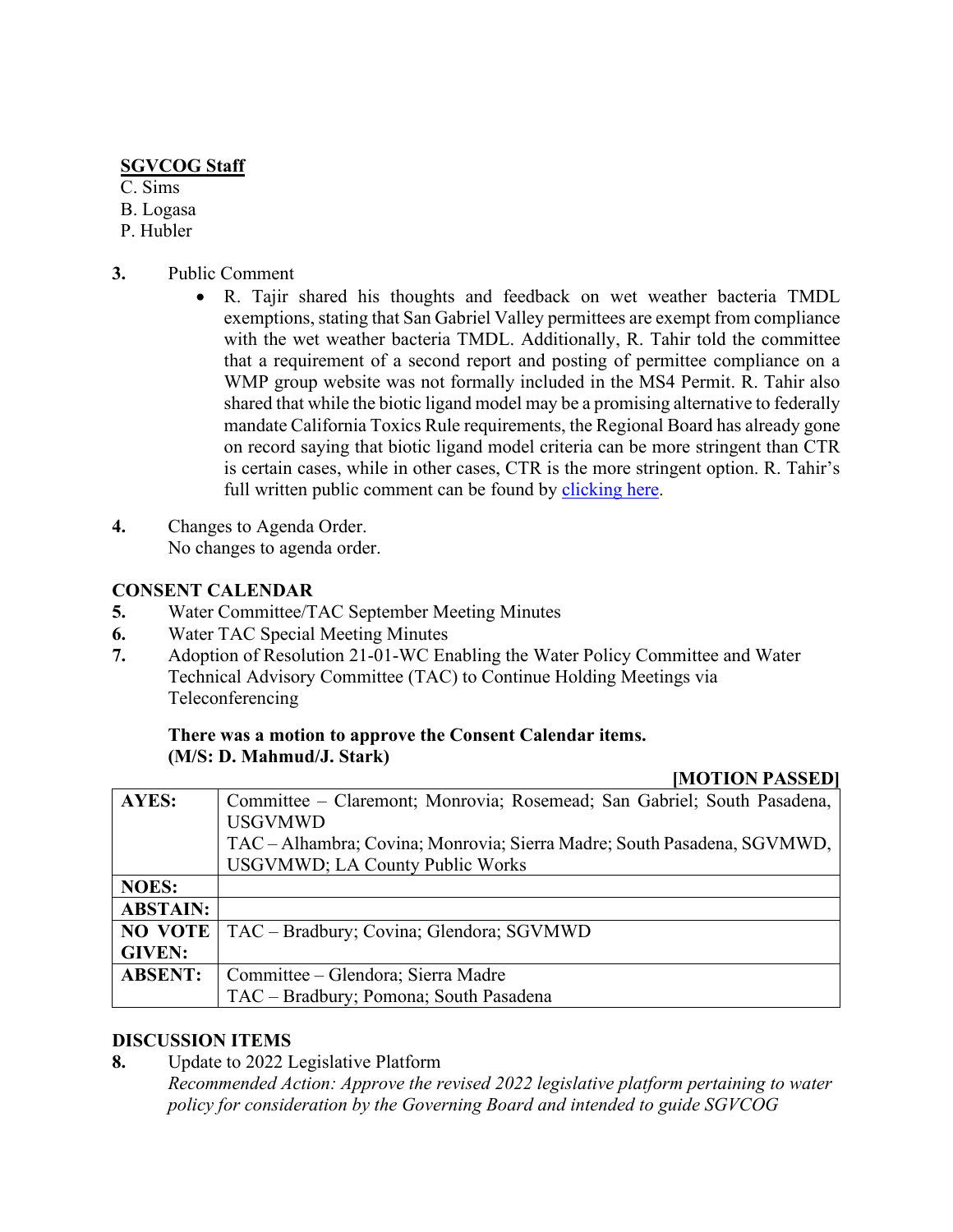*advocacy efforts and to be provided to the San Gabriel Valley's legislative representatives.*

#### **Discussion:**

• K. Gardner informed the committee that the Watermaster cannot support a legislative platform that alters water rights. D. Mahmud, M. Clark, and G. Crudgington asked clarifying questions of K. Gardner, and ultimately decided to approve the legislative platform as is, while providing direction to staff to revisit this topic at future meetings.

**There was a motion to adopt the revised 2022 Legislative Platform, with direction to revisit the legislative platform related to water rights. (M/S: D. Mahmud/J. Stark)**

**[MOTION PASSED]**

| AYES:           | Committee – Claremont; Monrovia; San Gabriel; South Pasadena         |
|-----------------|----------------------------------------------------------------------|
|                 | TAC - Alhambra; Covina; Glendora; Monrovia; Pomona; Sierra Madre; LA |
|                 | County Public Works;                                                 |
| <b>NOES:</b>    | Committee - Rosemead; USGVMWD                                        |
|                 | TAC - Sierra Madre; SGVMWD; USGVMWD                                  |
| <b>ABSTAIN:</b> |                                                                      |
| <b>NO VOTE</b>  |                                                                      |
| <b>GIVEN:</b>   |                                                                      |
| <b>ABSENT:</b>  | Committee – Glendora; Sierra Madre                                   |
|                 | TAC - Sierra Madre; South Pasadena                                   |

**PRESENTATION** *(It is anticipated that the Water Committee/Water TAC may act on the following matters)*

**9.** Recycled Water Resources in the San Gabriel Valley – Tom Love, Upper San Gabriel Valley Municipal Water District (USGVMWD)

Tom Love, General Manager of the Upper San Gabriel Valley Municipal Water District, provided a presentation on this item. T. Love outlined the science and treatment process behind recycling water and water purification, as well as highlighted recycled water resources available locally and regionally.

### **UPDATE ITEMS**

- **10.** Commission on State Mandates and Other Litigation
	- B. Logasa, SGVCOG Management Analyst, provided an update on this item. During the previous Water Policy Committee/TAC meeting held on October 12, 2021, a committee member tasked staff with providing status updates on litigation regarding the 2001 and 2012 MS4 Permits. For the 2001 MS4 Permit, the State Court of Appeals concluded that trash receptacles are unfunded mandates for which the County and Cities are entitled to reimbursement. The test claims arising from the 2012 Permit are still pending before the Commission.